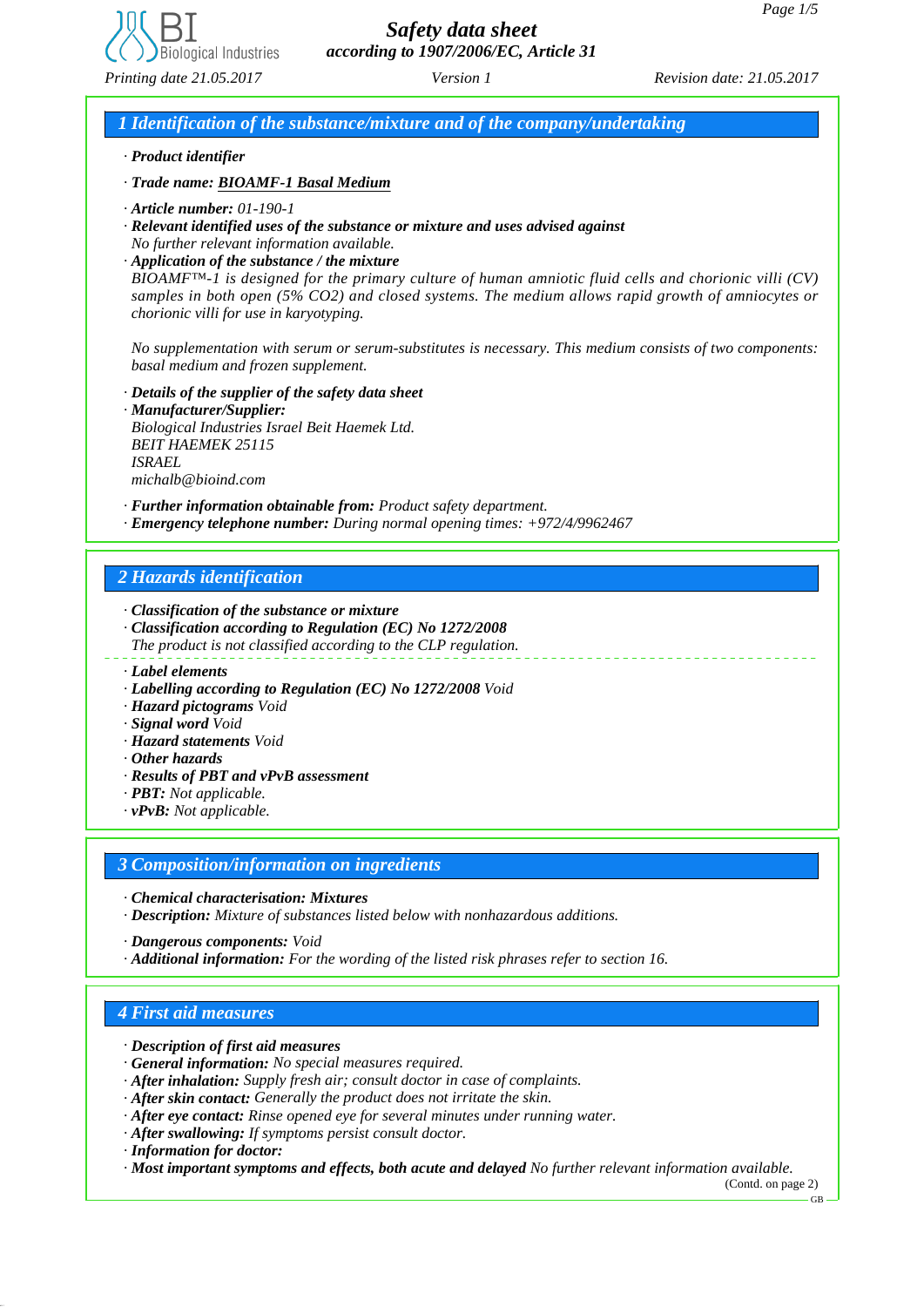*Printing date 21.05.2017 Revision date: 21.05.2017 Version 1*

#### *Trade name: BIOAMF-1 Basal Medium*

*· Indication of any immediate medical attention and special treatment needed No further relevant information available.*

#### *5 Firefighting measures*

#### *· Extinguishing media*

- *· Suitable extinguishing agents:*
- *CO2, powder or water spray. Fight larger fires with water spray or alcohol resistant foam.*
- *· Special hazards arising from the substance or mixture No further relevant information available.*
- *· Advice for firefighters*
- *· Protective equipment: No special measures required.*

### *6 Accidental release measures*

- *· Personal precautions, protective equipment and emergency procedures Not required.*
- *· Environmental precautions: No special measures required.*
- *· Methods and material for containment and cleaning up: No special measures required.*
- *· Reference to other sections*

*See Section 7 for information on safe handling.*

- *See Section 8 for information on personal protection equipment.*
- *See Section 13 for disposal information.*

### *7 Handling and storage*

#### *· Handling:*

- *· Precautions for safe handling No special measures required.*
- *· Information about fire and explosion protection: No special measures required.*
- *· Conditions for safe storage, including any incompatibilities*
- *· Storage:*
- *· Requirements to be met by storerooms and receptacles:*

*BIOAMF-1 Basal Medium is stable for 15 months from production date when stored at 2-8ºC. BIOAMF-1 Supplement is stable for 24 months from production date when stored at -20ºC. The complete medium is stable for 14 days when stored at 2-8ºC. Do not freeze the complete medium.*

- *· Information about storage in one common storage facility: Not required.*
- *· Further information about storage conditions: Protect from exposure to the light.*
- *· Specific end use(s) No further relevant information available.*

### *8 Exposure controls/personal protection*

*· Additional information about design of technical facilities: No further data; see item 7.*

- *· Control parameters*
- *· Ingredients with limit values that require monitoring at the workplace:*
- *The product does not contain any relevant quantities of materials with critical values that have to be monitored at the workplace.*
- *· Additional information: The lists valid during the making were used as basis.*
- *· Exposure controls*
- *· Personal protective equipment:*
- *· General protective and hygienic measures:*
- *The usual precautionary measures are to be adhered to when handling chemicals.*
- *· Respiratory protection: Not required.*
- *· Protection of hands:*

*The glove material has to be impermeable and ressistante to the product/substace/preperation*

(Contd. on page 3)

## GB

#### (Contd. of page 1)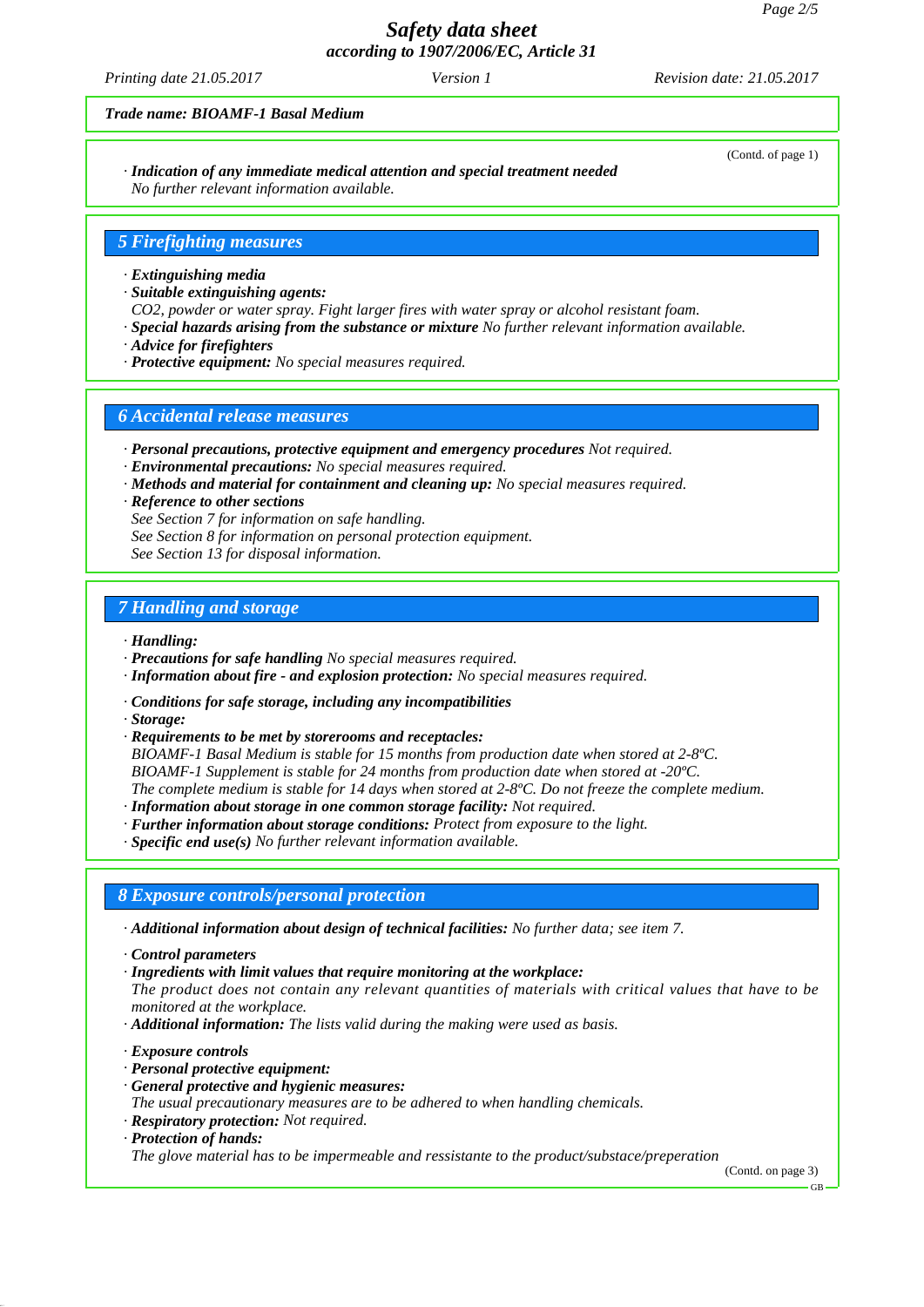*Printing date 21.05.2017 Revision date: 21.05.2017 Version 1*

#### *Trade name: BIOAMF-1 Basal Medium*

(Contd. of page 2) *Due to missing tests no recommendation to the glove material can be given for the product/ the preparation/ the chemical mixture.*

*Selection of the glove material on consideration of the penetration times, rates of diffusion and the degradation*

*· Material of gloves*

*The selection of the suitable gloves does not only depend on the material, but also on further marks of quality and varies from manufacturer to manufacturer. As the product is a preparation of several substances, the resistance of the glove material can not be calculated in advance and has therefore to be checked prior to the application.*

*· Penetration time of glove material*

*The exact break through time has to be found out by the manufacturer of the protective gloves and has to be observed.*

*· Eye protection: Not required.*

| 9 Physical and chemical properties<br>· Information on basic physical and chemical properties |                                               |  |
|-----------------------------------------------------------------------------------------------|-----------------------------------------------|--|
|                                                                                               |                                               |  |
| $\cdot$ Appearance:                                                                           |                                               |  |
| Form:                                                                                         | Liquid                                        |  |
| Colour:                                                                                       | Red                                           |  |
| $\cdot$ Odour:                                                                                | <i><b>Odourless</b></i><br>Not determined.    |  |
| · Odour threshold:                                                                            |                                               |  |
| $\cdot$ pH-value:                                                                             | Not applicable.                               |  |
| Change in condition                                                                           |                                               |  |
| <b>Melting point/Melting range:</b>                                                           | Undetermined.                                 |  |
| <b>Boiling point/Boiling range:</b>                                                           | Undetermined.                                 |  |
| · Flash point:                                                                                | Not applicable.                               |  |
| · Flammability (solid, gaseous):                                                              | Not applicable.                               |  |
| · Ignition temperature:                                                                       |                                               |  |
| Decomposition temperature:                                                                    | Not determined.                               |  |
| · Self-igniting:                                                                              | Product is not selfigniting.                  |  |
| · Danger of explosion:                                                                        | Product does not present an explosion hazard. |  |
| · Explosion limits:                                                                           |                                               |  |
| Lower:                                                                                        | Not determined.                               |  |
| <b>Upper:</b>                                                                                 | Not determined.                               |  |
| $\cdot$ Vapour pressure at 20 $\cdot$ C:                                                      | $23$ hPa                                      |  |
| $\cdot$ Density:                                                                              | Not determined.                               |  |
| · Relative density                                                                            | Not determined.                               |  |
| · Vapour density                                                                              | Not determined.                               |  |
| $\cdot$ Evaporation rate                                                                      | Not determined.                               |  |
| · Solubility in / Miscibility with                                                            |                                               |  |
| water:                                                                                        | Fully miscible.                               |  |
| · Partition coefficient (n-octanol/water): Not determined.                                    |                                               |  |
| · Viscosity:                                                                                  |                                               |  |
| Dynamic:                                                                                      | Not determined.                               |  |
| Kinematic:                                                                                    | Not determined.                               |  |
| · Solvent content:                                                                            |                                               |  |
| Organic solvents:                                                                             | $0.0\%$                                       |  |
|                                                                                               | (Contd. on page 4)                            |  |

GB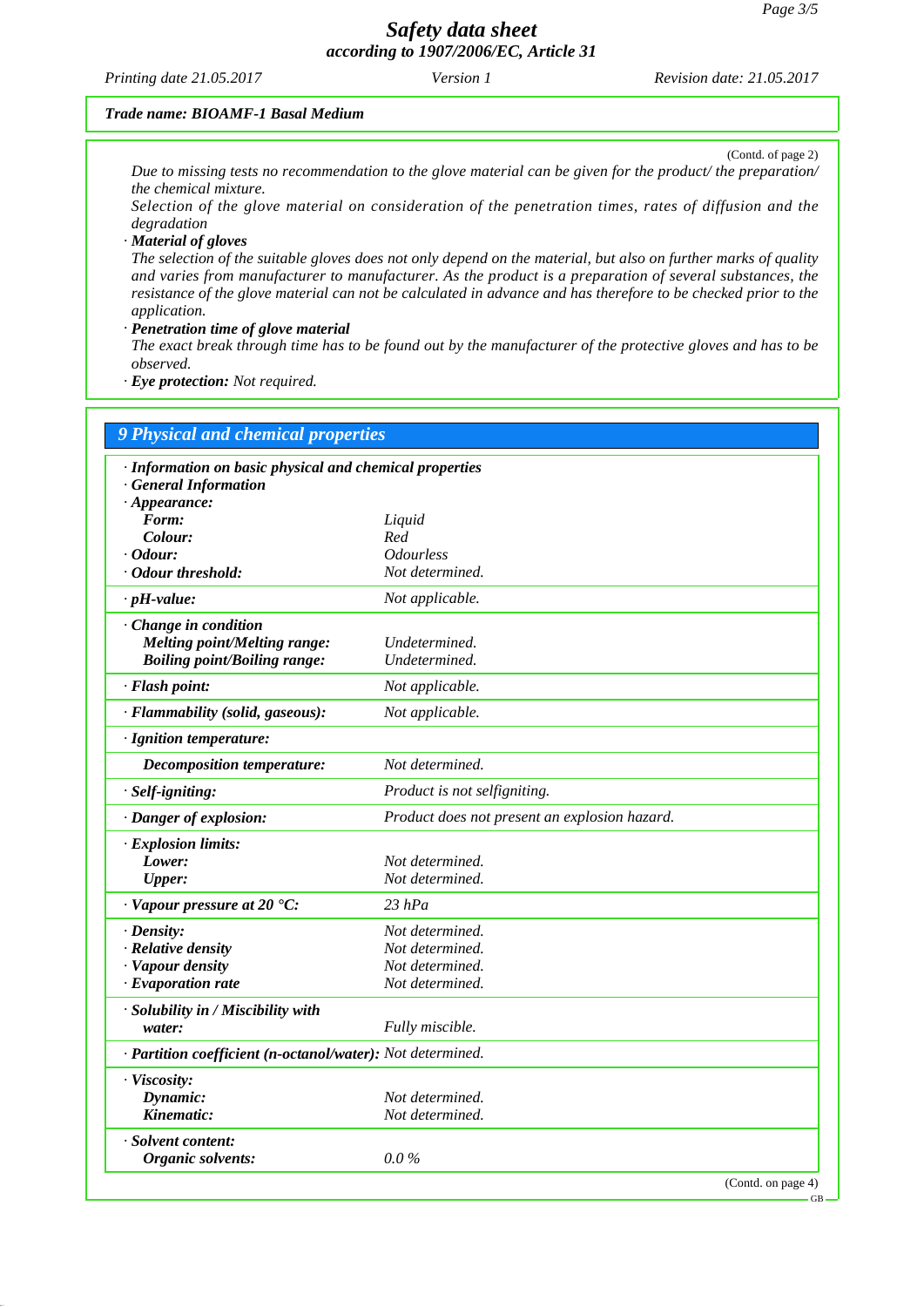(Contd. of page 3)

# *Safety data sheet according to 1907/2006/EC, Article 31*

*Printing date 21.05.2017 Revision date: 21.05.2017 Version 1*

#### *Trade name: BIOAMF-1 Basal Medium*

| Water:           |
|------------------|
| $U\Omega C$ (EC) |

*Water: >85 %*

*VOC (EC) 0.00 % · Other information No further relevant information available.*

## *10 Stability and reactivity*

*· Reactivity*

*· Chemical stability*

- *· Thermal decomposition / conditions to be avoided: No decomposition if used according to specifications.*
- *· Possibility of hazardous reactions No dangerous reactions known.*
- *· Conditions to avoid No further relevant information available.*
- *· Incompatible materials: No further relevant information available.*
- *· Hazardous decomposition products: No dangerous decomposition products known.*

## *11 Toxicological information*

- *· Information on toxicological effects*
- *· Acute toxicity:*
- *· Primary irritant effect:*
- *· on the skin: Not available*
- *· on the eye: Not available*
- *· Sensitisation: Not available*
- *· Additional toxicological information:*

*The product is not subject to classification according to the calculation method of the General EU Classification Guidelines for Preparations as issued in the latest version.*

*When used and handled according to specifications, the product does not have any harmful effects to our experience and the information provided to us.*

## *12 Ecological information*

- *· Toxicity*
- *· Aquatic toxicity: No further relevant information available.*
- *· Persistence and degradability No further relevant information available.*
- *· Behaviour in environmental systems:*
- *· Bioaccumulative potential No further relevant information available.*
- *· Mobility in soil No further relevant information available.*
- *· Additional ecological information:*
- *· General notes: Not known to be hazardous to water.*
- *· Results of PBT and vPvB assessment*
- *· PBT: Not applicable.*
- *· vPvB: Not applicable.*
- *· Other adverse effects No further relevant information available.*

## *13 Disposal considerations*

- *· Waste treatment methods*
- *· Recommendation Smaller quantities can be disposed of with household waste.*
- *· Uncleaned packaging:*
- *· Recommendation: Disposal must be made according to official regulations.*

(Contd. on page 5)

GB